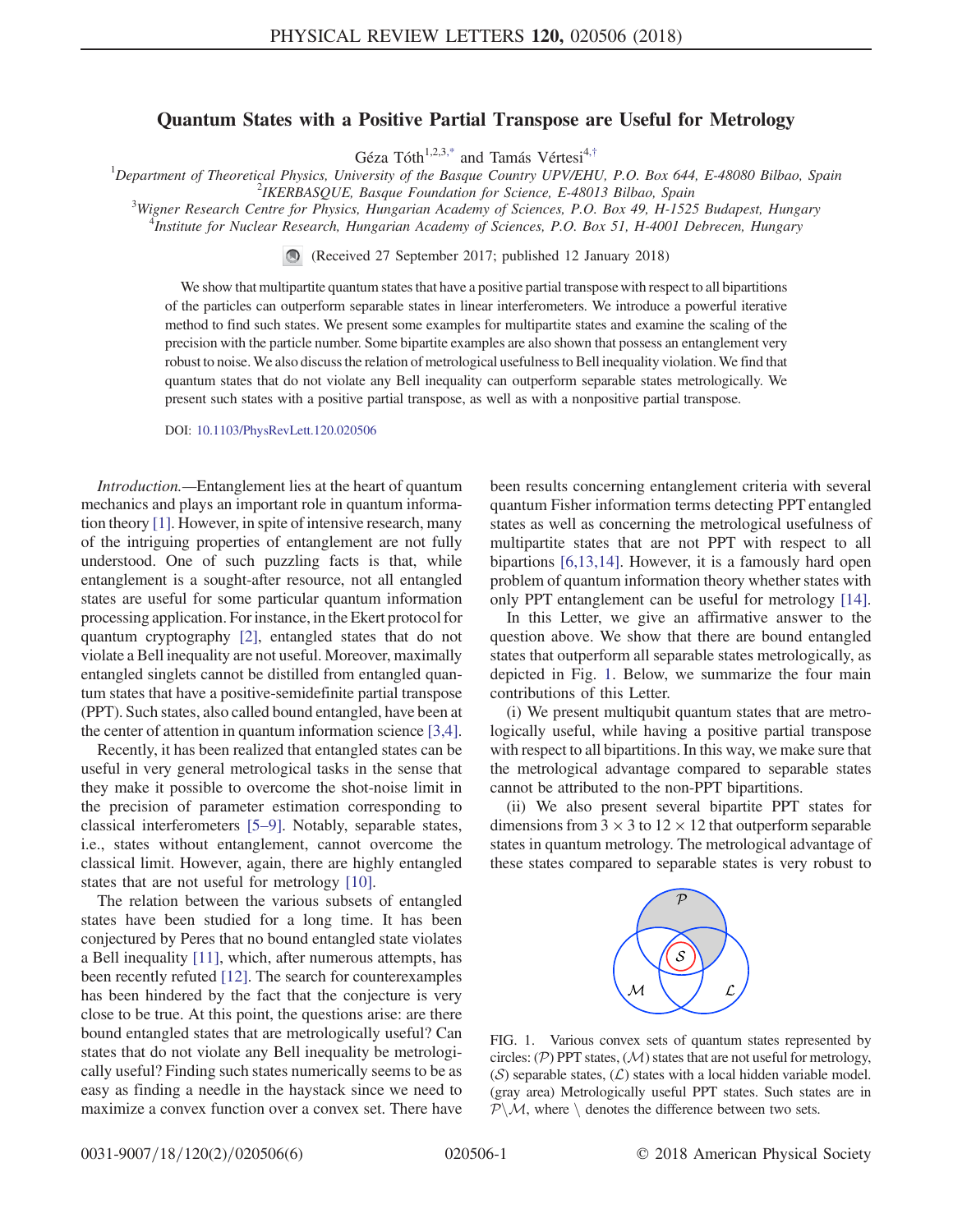noise. Thus, such states might be realized in experiments with photons or trapped cold ions (e.g., [\[15](#page-4-4)–18]).

(iii) We show an iterative method based on semidefinite programming (SDP) that can generate such states very efficiently. The method, starting from a given initial state, provides a series of PPT quantum states with a rapidly increasing metrological usefulness.

(iv) We now turn to the relation of metrological usefulness and other convex sets of quantum states. We show that quantum states with a local hidden variable model, i.e., not violating any Bell inequality, can be metrologically useful. We present such states with a positive as well as with a nonpositive partial transpose [\[14\]](#page-4-3).

Quantum Fisher information.—Before discussing our main results, we review some of the fundamental relations of quantum metrology. A basic metrological task in a linear interferometer is estimating the small angle  $\theta$  for a unitary dynamics  $U_{\theta} = \exp(-iA\theta)$ , where  $A = \sum_{n=1}^{N} a^{(n)}$ , N is the particle number, and  $a^{(n)}$  are single particle operators. The precision is limited by the Cramér-Rao bound as [\[19](#page-4-5)–21]

$$
(\Delta \theta)^2 \geq 1/\mathcal{F}_{\mathcal{Q}}[\varrho, A], \tag{1}
$$

<span id="page-1-3"></span><span id="page-1-2"></span>where the quantum Fisher information, a central quantity in quantum metrology, is defined by the formula [\[19\]](#page-4-5)

$$
F_Q[\varrho, A] = 2 \sum_{k,l} \frac{(\lambda_k - \lambda_l)^2}{\lambda_k + \lambda_l} |\langle k|A|l\rangle|^2. \tag{2}
$$

Here,  $\lambda_k$  and  $|k\rangle$  are the eigenvalues and eigenvectors, respectively, of the density matrix  $\rho$ , which is used as a probe state for estimating  $\theta$ .

<span id="page-1-0"></span>It has been shown that for separable multiqubit states, the quantum Fisher information, characterizing the maximal precision achievable by a quantum state, is bounded as [\[5\]](#page-3-5)

$$
\mathcal{F}_{Q}[\varrho, J_{z}] \leq N, \tag{3}
$$

where  $J_z = \sum_{n=1}^{N} j_z^{(n)}$ , and  $j_z^{(n)}$  are the single particle angular momentum components. Equation [\(3\)](#page-1-0) can easily be generalized for qudits with a dimension  $d > 2$  and operators A different from  $J_z$ . If  $\mathcal{F}_Q[\varrho,A]$  is larger than the maximum reached by separable states, then  $\rho$  is useful for metrology. The maximum for separable states is given by  $\sum_{n=1}^{N} [\lambda_{\max}(a^{(n)}) - \lambda_{\min}(a^{(n)})]^2$ , where  $\lambda_{\min}(a^{(n)})$ and  $\lambda_{\max}(a^{(n)})$  denote the minimum and maximum eigenvalues of  $a^{(n)}$ , respectively [\[22\]](#page-4-6).

Main results.—Is Eq. [\(3\)](#page-1-0) also valid for PPT states, i.e., multiqubit states, that are PPT with respect to all partitions? One could expect that this is the case since PPT states can only be weakly entangled, while they are highly mixed. The latter property hinders the violation of Eq. [\(3\)](#page-1-0) since the Fisher information is convex, decreasing strongly after mixing quantum states.

Next, we present our first main result. We show that states with a positive partial transpose can still violate Eq. [\(3\)](#page-1-0) and its generalizations for  $A \neq J_z$ . Now, we give concrete examples, mentioning first only the main properties of the states found numerically.

Four-qubit state.—PPT with respect to all bipartitions, and with  $A = J_z$ .

Three-qubit state.—PPT with respect to all bipartitions. We consider operators different from  $J_z$  and take  $A =$  $j_z^{(1)}+j_z^{(2)}$ .

Qubit-ququart bipartite PPT entangled state.—It is a three-qubit state for which only the 1∶23 partition is PPT, while the other two bipartions are not PPT. Hence, the state has a higher value of quantum Fisher information than the three-qubit PPT state presented before. The three-qubit state can easily be transformed into a  $2 \times 4$  bound entangled state, having the smallest dimensions in which PPT entanglement is possible.

<span id="page-1-5"></span>Bipartite states of two qudits with equal dimension.— $d \times d$ states with  $d = 3, 4, ..., 12$ , with the operator

$$
A = \mathbb{1} \otimes D + D \otimes \mathbb{1}, \quad D = \text{diag}(1, 1, \dots, -1, -1), \quad (4)
$$

where for even d in the diagonal of D, there are  $d/2$  1's and  $d/2 - 1$ 's, and for odd d, there are  $(d+1)/2$  1's and  $(d-1)/2 - 1$ 's.

The quantum Fisher information of the states found, with other relevant properties, are summarized in Tables [I](#page-1-1) and [II](#page-2-0). The density matrices of all the states are available in the Supplemental Material [\[22\].](#page-4-6)

Maximization over PPT states.—We now describe the method that has been used to find the metrologically useful PPT states. Brute force maximization of the quantum Fisher information [\(2\)](#page-1-2) for PPT states is extremely difficult since it is a convex function of the state. Hence, the maximum will be taken on the boundary of the set of PPT states, and no method can guarantee to find the global optimum.

<span id="page-1-4"></span>We look for a simpler solution. We know that the error propagation formula gives the precision of estimating the parameter  $\theta$  by measuring the expectation value of the operator M as

$$
(\Delta \theta)^2 = \frac{(\Delta M)^2}{|\partial_\theta \langle M \rangle|^2} = \frac{(\Delta M)^2}{\langle i[M, A] \rangle^2_{\varrho}}.
$$
 (5)

<span id="page-1-1"></span>TABLE I. Quantum Fisher information for PPT states found numerically in various systems. For each system, the maximum for separable states is shown. The robustness of the metrological usefulness of the states is also given, assuming white noise.

| System                                             | А                       | $\mathcal{F}_O[\varrho,A]$ | $\mathcal{F}_O^{(\text{sep})}$ | $P$ white noise |
|----------------------------------------------------|-------------------------|----------------------------|--------------------------------|-----------------|
| Four qubits                                        | J,                      | 4.0088                     |                                | 0.0011          |
| Three qubits                                       | $j_z^{(1)}+j_z^{(2)}$   | 2.0021                     |                                | 0.0005          |
| $2 \times 4$ (three qubits,<br>only $1:23$ is PPT) | $j_z^{(1)} + j_z^{(2)}$ | 2.0033                     |                                | 0.0008          |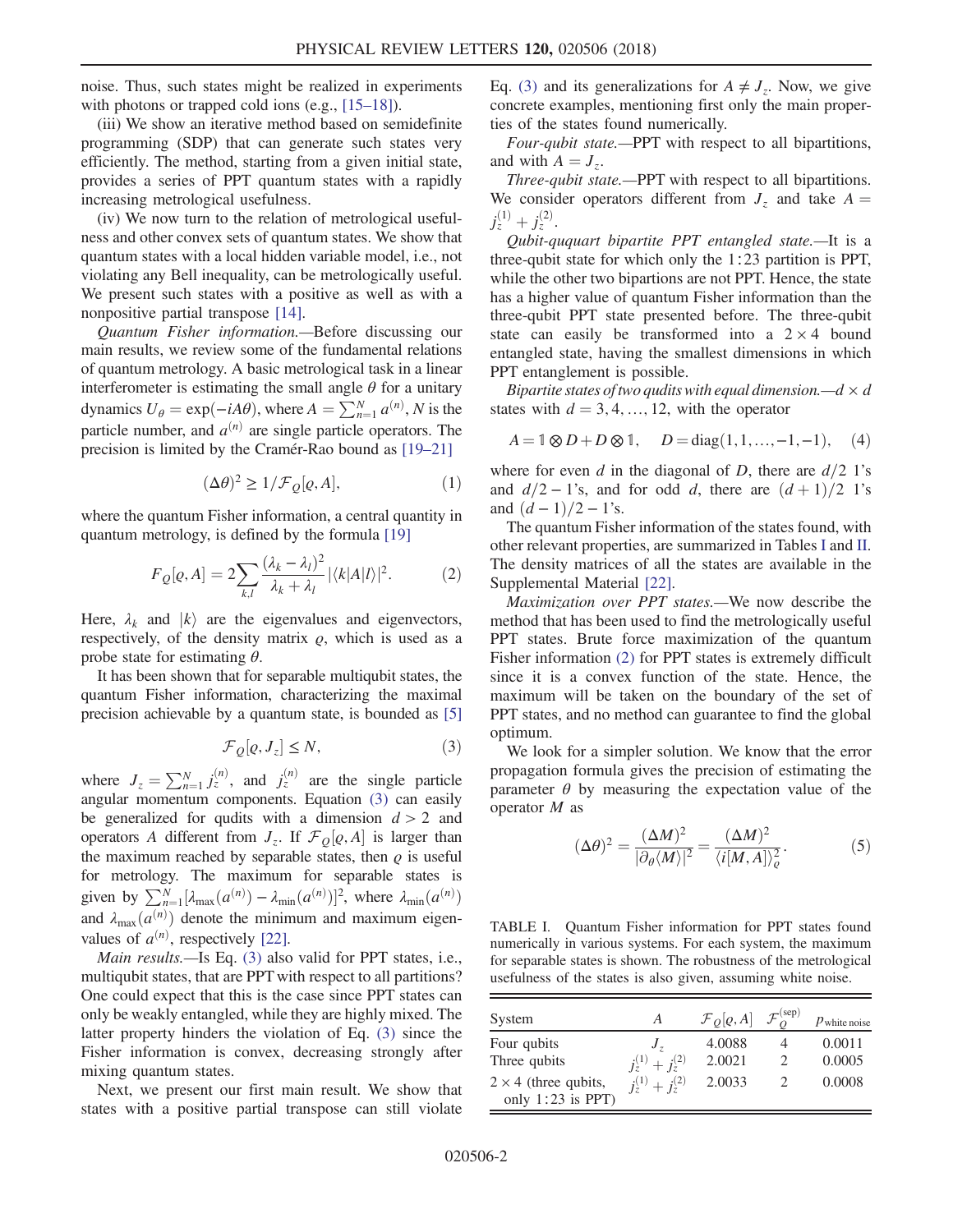<span id="page-2-0"></span>TABLE II. Quantum Fisher information for PPT states found numerically in two-qudit systems of local dimension  $d$ , where the maximum of the quantum Fisher information for separable states is 8. The operator A is given in Eq. [\(4\).](#page-1-5) For each state, the robustness of the metrological usefulness of the states is shown for white noise. A lower bound on the tolerated separable noise is also given.

| d              | $\mathcal{F}_O[\varrho,A]$ | $p_{white\ noise}$ | $p_{\rm noise}^{\rm LB}$ |
|----------------|----------------------------|--------------------|--------------------------|
| 3              | 8.0085                     | 0.0006             | 0.0003                   |
| $\overline{4}$ | 9.3726                     | 0.0817             | 0.0382                   |
| 5              | 9.3764                     | 0.0960             | 0.0361                   |
| 6              | 10.1436                    | 0.1236             | 0.0560                   |
| 7              | 10.1455                    | 0.1377             | 0.0086                   |
| 8              | 10.6667                    | 0.1504             | 0.0670                   |
| 9              | 10.6675                    | 0.1631             | 0.0367                   |
| 10             | 11.0557                    | 0.1695             | 0.0747                   |
| 11             | 11.0563                    | 0.1807             | 0.0065                   |
| 12             | 11.3616                    | 0.1840             | 0.0808                   |

Based on Eq. [\(1\),](#page-1-3) the quantity  $1/(\Delta\theta)^2$  provides a lower bound on the quantum Fisher information. Note that for some *M*, the bound is saturated [\[21,35,36\].](#page-4-7)

We now show that it is possible to obtain the quantum state minimizing Eq. [\(5\).](#page-1-4)

Observation 1.—The minimum of the precision  $(5)$  for PPT states for a given operator M can be obtained by a semidefinite program.

<span id="page-2-1"></span>*Proof.*—Let us define first

$$
f_M(X, Y) = \min_{\varrho} \text{Tr}(M^2 \varrho),
$$
  
such that  $\varrho \ge 0, \varrho^{Tk} \ge 0$  for all  $k, \text{Tr}(\varrho) = 1$ ,

 $\langle i[M, A] \rangle = X$ , and  $\langle M \rangle = Y$ , (6)

where the optimization is carried out over a density matrix  $\rho$ , which is PPT with respect to all bipartitions. Clearly,  $f<sub>M</sub>(X, Y)$  can be obtained via semidefinite programming. Note the important property that  $f_M(X, Y)$  is convex in X and  $Y$  since the set of PPT states is a convex set. Then, the minimum of Eq.  $(5)$  for a given M and for PPT states is

$$
(\Delta \theta)^2 = \min_{X,Y} \frac{f_M(X,Y) - Y^2}{X^2},
$$
\n(7)

which needs an optimization over two real parameters.

If the measured operator  $M$  is known, then Observation 1 provides a straightforward method to decide whether PPT states can outperform separable states. Based on Eqs. [\(1\)](#page-1-3) and [\(3\)](#page-1-0), we have to simply check whether  $1/(\Delta\theta)^2 \leq N$  can be violated.

We now encounter the problem of how to obtain the optimal M for which we can expect a violation of the bound corresponding to separable states. Next, we will present a very efficient solution to this problem [\[37\].](#page-4-8)

Iterative Method.—To find a violation of the separability bound for the quantum Fisher information with PPT states of local Hilbert space dimension  $d$ , we use the following iterative procedure.

(1) Set  $j = 0$ . Generate randomly a measurement operator  $M$ . Set  $X$  to the average of the minimum and maximum eigenvalues of the expression  $i[A, M]$ .

(2) Compute  $f_M(X, Y)$  from Eq. [\(6\)](#page-2-1) for  $Y = 0$ . This is a semidefinite program, which returns the optimal state  $q_j$ . The optimal precision is  $(\Delta \theta)_{\rho_j}^2 = \text{Tr}(M^2 \rho_j)/X^2$  [c.f. Eq. [\(5\)](#page-1-4)].

(3) Find the operator M that achieves the highest  $(\Delta\theta)_{\rho}^2$ value for given  $\varrho_i$ . It is given by the symmetric logarithmic derivative [\[21\]](#page-4-7)

$$
M = 2i \sum_{k,l} \frac{\lambda_k - \lambda_l}{\lambda_k + \lambda_l} |k\rangle\langle l| \langle k|A|l\rangle,\tag{8}
$$

where  $\lambda_k$  and  $|k\rangle$  are now the eigenvalues and eigenvectors, respectively, of  $q_i$ . The quantum Fisher information of  $q_i$  can be obtained with M as

$$
\mathcal{F}_{Q}[\varrho_{j}, A] = \text{Tr}(M^{2}\varrho_{j}). \tag{9}
$$

(4) Set  $X = \langle i[M, A] \rangle$  and  $j = j + 1$ .

(5) Repeat steps 2-4 until convergence of the objective value  $\mathcal{F}_{Q}[\varrho_{j},A]$  is reached.

Note that for the operator  $M$  obtained in step 3, the relation  $Y = \langle M \rangle = 0$  holds. Hence, when at the next iteration, the algorithm reaches step 2 requiring  $\langle M \rangle = 0$  means that in the worst case, the same density matrix is found again as optimal. Typically, a better one is found, which implies  $\mathcal{F}_Q[\varrho_j, A] \le 1/(\Delta \theta)_{\varrho_{j+1}}^2$ . The latter inequality, together with the Cramér-Rao bound [\(1\)](#page-1-3), yields  $1/(\Delta\theta)_{\varrho_0}^2 \leq \mathcal{F}_{Q}[\varrho_0, A] \leq$  $1/(\Delta\theta)_{\rho_1}^2 \leq \mathcal{F}_{Q}[\rho_1, A] \leq \cdots$ . Thus, the series  $\mathcal{F}_{Q}[\rho_j, A]$ never decreases.

The rapid convergence of the algorithm.—Our experience shows that the algorithm leads to a violation of the separable bound with 2–5 of trials in 10–20 iteration steps [\[38\]](#page-4-9). We plot the quantum Fisher information values of the density matrices obtained via the iterative algorithm for a concrete example in Fig. [2.](#page-3-7)

Robustness of the states obtained.—We examine how much the quantum states presented above can outperform separable states. The  $12 \times 12$  bipartite state, referenced in Table [II,](#page-2-0) shows a remarkably large violation of the bound corresponding to separability. The amount of violation can be characterized by the robustness of the metrological usefulness, i.e., the maximal amount of noise added for which the state performs still better than separable states. This can be obtained for white noise by direct calculation, while it can be bounded from below for PPT noise using semidefinite programming, see the Supplemental Material [\[22\]](#page-4-6). The robustness values obtained are given in Tables [I](#page-1-1) and [II](#page-2-0). They indicate that some of our quantum states might be realized in the laboratory since they are resistant to the level of noise present in experiments. Note that the robustness of entanglement [\[39\]](#page-5-0) is larger or equal to the robustness based on the metrological performance.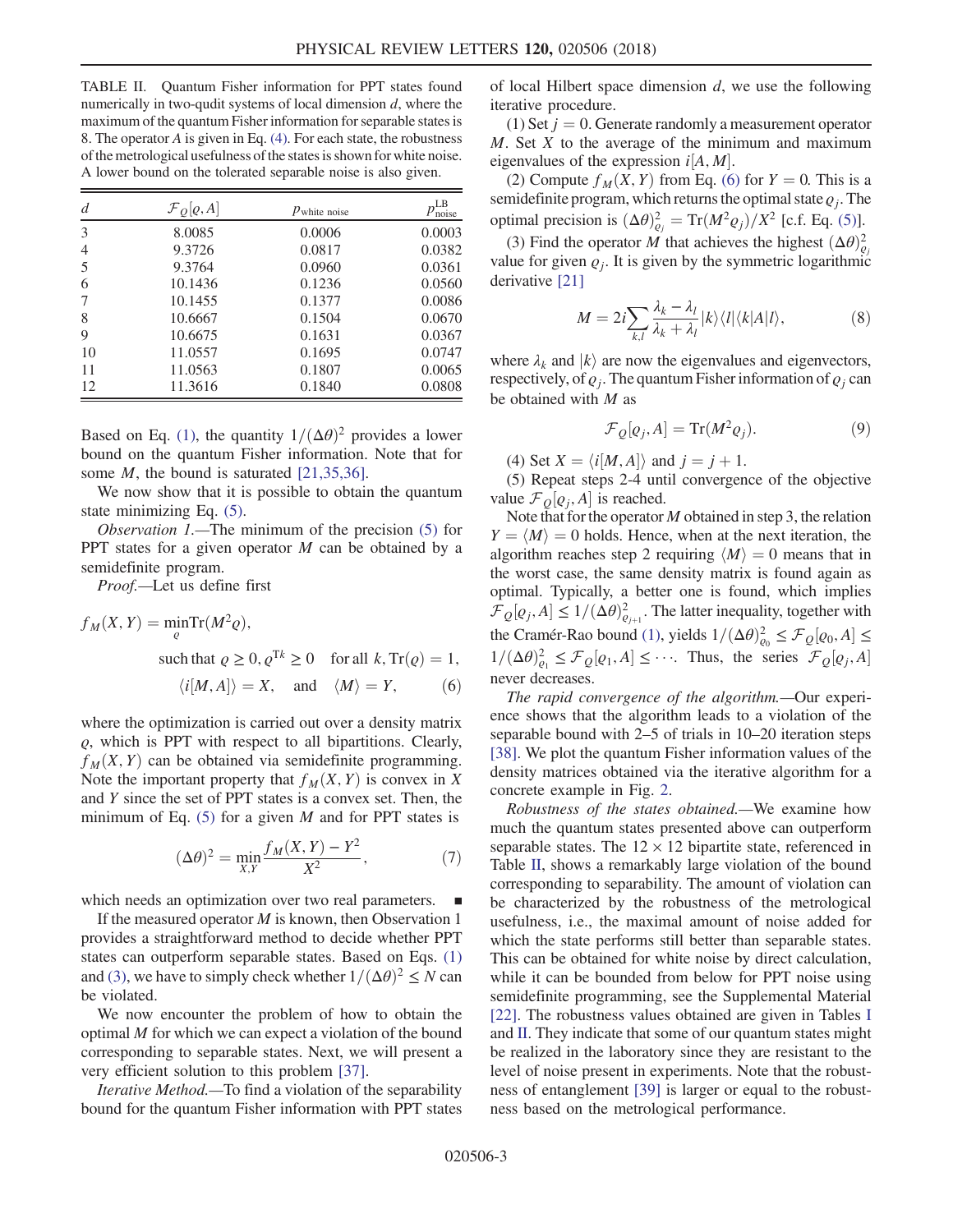<span id="page-3-7"></span>

FIG. 2. Convergence to the optimal quantum Fisher information during the generation of the  $4 \times 4$  bound entangled state, referred to also in Table [II](#page-2-0). The operator A is given in Eq. [\(4\).](#page-1-5) (solid) 10 attempts are shown. After 15 steps, the algorithm converged to the optimal value. (dashed) The maximal value of the quantum Fisher information for separable states.

Negativity.—So far, we have carried out an optimization for states that have a positive partial transpose for all bipartitions. The same algorithm can also be used if we relax this requirement to requiring that the smallest eigenvalue of the partial transposes is larger than  $\lambda_{\min}$ , where  $\lambda_{\min}$  can now be negative. It is also possible to put a constraint on the negativity of the quantum state [\[40\].](#page-5-1) In the multipartite case, we can constrain the minimum of the bipartite negativities. To this end, we use a semidefinite program. The results can be found in the Supplemental Material [\[22\].](#page-4-6)

Metrologically useful quantum states with a local hidden variable model.—As discussed in Ref. [\[14\],](#page-4-3) it is an important question in entanglement theory whether states with another form of weak entanglement, i.e., entangled states with a local hidden variable model, can also be useful for metrology. We will answer the question affirmatively.

First, we describe an example with a positive partial transpose. For that, we consider the  $2 \times 4$  state listed in Table [I.](#page-1-1) We found that it is possible to construct numerically a local hidden variable model for the state using the algorithm of Refs. [\[41,42\].](#page-5-2) In Fig. [1](#page-0-0), such states correspond to the set  $P\cap\mathcal{L}\setminus\mathcal{M}$ , where  $\cap$  denotes the intersection of two sets.

Next, we present non-PPT examples. Direct calculation shows that the two-qubit Werner state  $p|\Psi^{-}\rangle\langle\Psi^{-}|+$  $(1-p)$  1/4, defined in Ref. [\[43\]](#page-5-3), with  $|\Psi^{-}\rangle = (|01\rangle |10\rangle$ )/ $\sqrt{2}$  for  $p > 0.3596$ , is metrologically more useful than separable states, i.e.,  $\mathcal{F}_0 > 2$ . We considered the dynamics given by  $A = j_z \otimes 1 - 1 \otimes j_z$ . Such a state does not violate any Bell inequality for  $p < 0.6829$  using projective measurements [\[44,45\]](#page-5-4). In Fig. [1,](#page-0-0) metrologically useful Werner states with a local hidden variable model correspond to  $L\backslash P\backslash M$ . A subset of the states above, i.e., Werner states for  $p < 5/12 \approx 0.4167$ , do not violate any Bell inequality, even if positive operator valued measures (POVMs) are allowed [\[46\]](#page-5-5).

Conclusions.—We showed that quantum states with a positive partial transpose can outperform separable states in the most general metrological task of estimating a parameter in linear interferometers. A powerful iterative method was presented for finding such states. We provided examples for multipartite systems, where all the partial transposes were positive. We also presented bipartite examples. Moreover, we presented PPT entangled states, as well as non-PPT entangled states, that do not violate any Bell inequality while they are still useful metrologically.

We thank I. Apellaniz, O. Gühne, M. Kleinmann, J. Siewert, and G. Vitagliano for discussions. We thank J. Kołodinski for drawing our attention to the reference [\[37\]](#page-4-8). We acknowledge the support of the EU (ERC Starting Grant No. 258647/GEDENTQOPT, COST Action CA15220, QuantERA CEBBEC), the Spanish Ministry of Economy, Industry and Competitiveness and the European Regional Development Fund FEDER through Grant No. FIS2015-67161-P (MINECO/FEDER, EU), the Basque Government (Grant No. IT986-16), and the National Research, Development and Innovation Office NKFIH (Grants No. K124351, No. K111734, and No. KH125096).

<span id="page-3-1"></span><span id="page-3-0"></span>[\\*](#page-0-1) toth@alumni.nd.edu; <http://www.gtoth.eu> [†](#page-0-1) tvertesi@atomki.hu

- <span id="page-3-2"></span>[1] R. Horodecki, P. Horodecki, M. Horodecki, and K. Horodecki, Quantum entanglement, [Rev. Mod. Phys.](https://doi.org/10.1103/RevModPhys.81.865) 81, [865 \(2009\)](https://doi.org/10.1103/RevModPhys.81.865); O. Gühne and G. Tóth, Entanglement detection, [Phys. Rep.](https://doi.org/10.1016/j.physrep.2009.02.004) 474, 1 (2009).
- <span id="page-3-4"></span><span id="page-3-3"></span>[2] A. K. Ekert, Quantum Cryptography based on Bell's Theorem, [Phys. Rev. Lett.](https://doi.org/10.1103/PhysRevLett.67.661) 67, 661 (1991).
- [3] A. Peres, Separability Criterion for Density Matrices, [Phys.](https://doi.org/10.1103/PhysRevLett.77.1413) Rev. Lett. 77[, 1413 \(1996\)](https://doi.org/10.1103/PhysRevLett.77.1413).
- [4] P. Horodecki, Separability criterion and inseparable mixed states with positive partial transposition, [Phys. Lett. A](https://doi.org/10.1016/S0375-9601(97)00416-7) 232, [333 \(1997\)](https://doi.org/10.1016/S0375-9601(97)00416-7).
- <span id="page-3-5"></span>[5] L. Pezzé and A. Smerzi, Entanglement, Nonlinear Dynamics, and the Heisenberg Limit, [Phys. Rev. Lett.](https://doi.org/10.1103/PhysRevLett.102.100401) 102, 100401 [\(2009\).](https://doi.org/10.1103/PhysRevLett.102.100401)
- <span id="page-3-6"></span>[6] P. Hyllus, W. Laskowski, R. Krischek, C. Schwemmer, W. Wieczorek, H. Weinfurter, L. Pezzé, and A. Smerzi, Fisher information and multiparticle entanglement, [Phys. Rev. A](https://doi.org/10.1103/PhysRevA.85.022321) 85[, 022321 \(2012\);](https://doi.org/10.1103/PhysRevA.85.022321) G. Tóth, Multipartite entanglement and high-precision metrology, Phys. Rev. A 85[, 022322 \(2012\).](https://doi.org/10.1103/PhysRevA.85.022322)
- [7] B. Lücke, M. Scherer, J. Kruse, L. Pezzé, F. Deuretzbacher, P. Hyllus, J. Peise, W. Ertmer, J. Arlt, L. Santos, A. Smerzi, and C. Klempt, Twin matter waves for interferometry beyond the classical limit, Science 334[, 773 \(2011\)](https://doi.org/10.1126/science.1208798).
- [8] R. Krischek, C. Schwemmer, W. Wieczorek, H. Weinfurter, P. Hyllus, L. Pezzé, and A. Smerzi, Useful Multiparticle Entanglement and Sub-Shot-Noise Sensitivity in Experimental Phase Estimation, [Phys. Rev. Lett.](https://doi.org/10.1103/PhysRevLett.107.080504) 107, 080504 [\(2011\).](https://doi.org/10.1103/PhysRevLett.107.080504)
- [9] H. Strobel, W. Muessel, D. Linnemann, T. Zibold, D. B. Hume, L. Pezzé, A. Smerzi, and M. K. Oberthaler, Fisher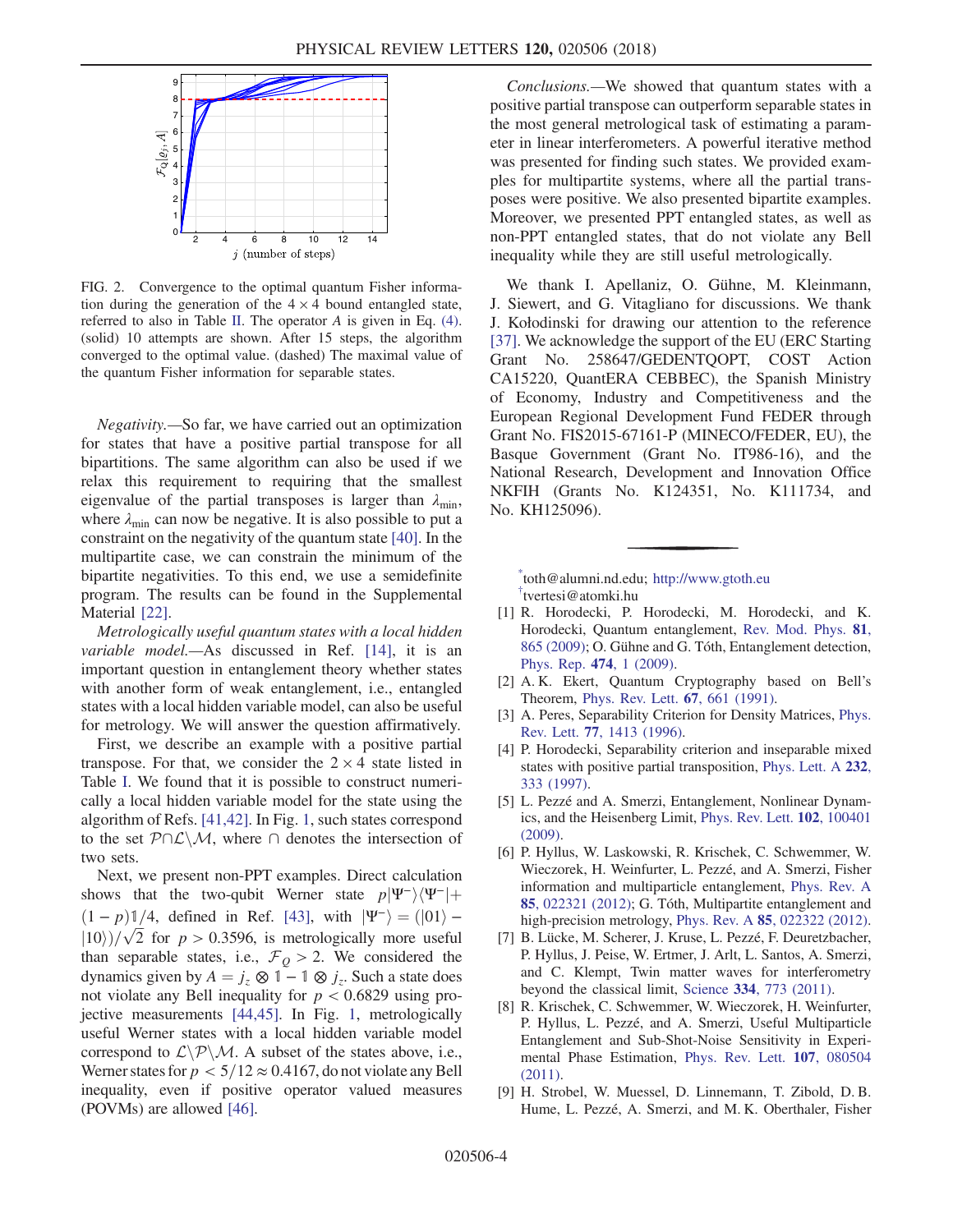information and entanglement of non-gaussian spin states, Science 345[, 424 \(2014\)](https://doi.org/10.1126/science.1250147).

- <span id="page-4-0"></span>[10] P. Hyllus, O. Gühne, and A. Smerzi, Not all pure entangled states are useful for sub-shot-noise interferometry, [Phys.](https://doi.org/10.1103/PhysRevA.82.012337) Rev. A 82[, 012337 \(2010\)](https://doi.org/10.1103/PhysRevA.82.012337).
- <span id="page-4-1"></span>[11] A. Peres, All the bell inequalities, [Found. Phys.](https://doi.org/10.1023/A:1018816310000) 29, 589 (1999).
- <span id="page-4-2"></span>[12] T. Vértesi and N. Brunner, Disproving the peres conjecture: Bell nonlocality from bipartite bound entanglement, [Nat.](https://doi.org/10.1038/ncomms6297) Commun. 5[, 5297 \(2014\).](https://doi.org/10.1038/ncomms6297)
- [13] S. Altenburg, Ph.D. thesis, University of Siegen, 2017.
- <span id="page-4-3"></span>[14] L. Czekaj, A. Przysiężna, M. Horodecki, and P. Horodecki, Quantum metrology: Heisenberg limit with bound entanglement, Phys. Rev. A 92[, 062303 \(2015\)](https://doi.org/10.1103/PhysRevA.92.062303).
- <span id="page-4-4"></span>[15] N. Kiesel, C. Schmid, U. Weber, G. Tóth, O. Gühne, R. Ursin, and H. Weinfurter, Experimental Analysis of a Four-Qubit Photon Cluster State, [Phys. Rev. Lett.](https://doi.org/10.1103/PhysRevLett.95.210502) 95, 210502 [\(2005\).](https://doi.org/10.1103/PhysRevLett.95.210502)
- [16] P. Walther, K. J. Resch, T. Rudolph, E. Schenck, H. Weinfurter, V. Vedral, M. Aspelmeyer, and A. Zeilinger, Experimental one-way quantum computing, [Nature](https://doi.org/10.1038/nature03347) (London) 434[, 169 \(2005\)](https://doi.org/10.1038/nature03347).
- [17] H. Häffner, W. Hänsel, C. Roos, J. Benhelm, M. Chwalla, T. Körber, U. Rapol, M. Riebe, P. Schmidt, C. Becher, O. Gühne, W. Dür, and R. Blatt, Scalable multiparticle entanglement of trapped ions, [Nature \(London\)](https://doi.org/10.1038/nature04279) 438, 643 (2005).
- [18] D. Leibfried, E. Knill, S. Seidelin, J. Britton, R. B. Blakestad, J. Chiaverini, D. B. Hume, W. M. Itano, J. D. Jost, C. Langer, R. Ozeri, R. Reichle, and D. J. Wineland, Creation of a six-atom 'Schrödinger cat' state, [Nature \(London\)](https://doi.org/10.1038/nature04251) 438, [639 \(2005\)](https://doi.org/10.1038/nature04251).
- <span id="page-4-5"></span>[19] C. Helstrom, Quantum Detection and Estimation Theory (Academic Press, New York, 1976); A. Holevo, Probabilistic and Statistical Aspects of Quantum Theory (North-Holland, Amsterdam, 1982); S. L. Braunstein and C. M. Caves, Statistical Distance and the Geometry of Quantum States, [Phys. Rev. Lett.](https://doi.org/10.1103/PhysRevLett.72.3439) 72, 3439 (1994); D. Petz, Quantum Information Theory and Quantum Statistics (Springer, Berlin, Heilderberg, 2008); S. L. Braunstein, C. M. Caves, and G. J. Milburn, Generalized uncertainty relations: Theory, examples, and lorentz invariance, [Ann. Phys.](https://doi.org/10.1006/aphy.1996.0040) (N.Y.) 247[, 135 \(1996\)](https://doi.org/10.1006/aphy.1996.0040).
- [20] V. Giovannetti, S. Lloyd, and L. Maccone, Quantumenhanced measurements: Beating the standard quantum limit, Science 306[, 1330 \(2004\)](https://doi.org/10.1126/science.1104149); R. Demkowicz-Dobrzanski, M. Jarzyna, and J. Kolodynski, Chapter four - Quantum limits in optical interferometry, Prog. Opt. 60[, 345 \(2015\)](https://doi.org/10.1016/bs.po.2015.02.003); L. Pezze and A. Smerzi, Quantum theory of phase estimation, in Atom Interferometry Proceedings of International School of Physics Enrico Fermi, Course 188, Varenna, edited by G. Tino and M. Kasevich (IOS Press, Amsterdam, 2014) pp. 691–741; G. Tóth and I. Apellaniz, Quantum metrology from a quantum information science perspective, J. Phys. A 47[, 424006 \(2014\).](https://doi.org/10.1088/1751-8113/47/42/424006)
- <span id="page-4-7"></span>[21] M. G. A. Paris, Quantum estimation for quantum technol-
- <span id="page-4-6"></span>ogy, [Int. J. Quantum. Inform.](https://doi.org/10.1142/S0219749909004839) 07, 125 (2009).<br>[22] See Supplemental Material at http:// Supplemental Material at [http://link.aps.org/](http://link.aps.org/supplemental/10.1103/PhysRevLett.120.020506) [supplemental/10.1103/PhysRevLett.120.020506](http://link.aps.org/supplemental/10.1103/PhysRevLett.120.020506) for additional results about maximizing the negativity and computing the robustness, as well as for the states found numerically, which includes Refs. [23–34].
- [23] D. P. DiVincenzo, T. Mor, P. W. Shor, J. A. Smolin, and B. M. Terhal, Unextendible product bases, uncompletable product bases and bound entanglement, [Commun. Math.](https://doi.org/10.1007/s00220-003-0877-6) Phys. 238[, 379 \(2003\).](https://doi.org/10.1007/s00220-003-0877-6)
- [24] H.-P. Breuer, Optimal Entanglement Criterion for Mixed Quantum States, Phys. Rev. Lett. 97[, 080501 \(2006\).](https://doi.org/10.1103/PhysRevLett.97.080501)
- [25] G. Tóth, T. Moroder, and O. Gühne, Evaluating Convex Roof Entanglement Measures, [Phys. Rev. Lett.](https://doi.org/10.1103/PhysRevLett.114.160501) 114, 160501 [\(2015\).](https://doi.org/10.1103/PhysRevLett.114.160501)
- [26] G. Sentís, C. Eltschka, and J. Siewert, Quantitative bound entanglement in two-qutrit states, [Phys. Rev. A](https://doi.org/10.1103/PhysRevA.94.020302) 94, 020302 [\(2016\).](https://doi.org/10.1103/PhysRevA.94.020302)
- [27] See the elin.m routine of the package QUBIT4MATLAB V5.5 available at [http://www.mathworks.com/matlabcentral/](http://www.mathworks.com/matlabcentral/fileexchange) [fileexchange](http://www.mathworks.com/matlabcentral/fileexchange). The 3.0 version of the package is described in G. Tóth, [Comput. Phys. Commun.](https://doi.org/10.1016/j.cpc.2008.03.007) 179, 430 (2008). See also the CoRoNa package for the same aim at the same web address.
- [28] G. Tóth and D. Petz, Extremal properties of the variance and the quantum fisher information, [Phys. Rev. A](https://doi.org/10.1103/PhysRevA.87.032324) 87, 032324 [\(2013\).](https://doi.org/10.1103/PhysRevA.87.032324)
- [29] E. P. Wigner and M. M. Yanase, Information contents of distributions, [Proc. Natl. Acad. Sci. U.S.A.](https://doi.org/10.1073/pnas.49.6.910) 49, 910 (1963).
- [30] R. Raussendorf and H. J. Briegel, A One-Way Quantum Computer, [Phys. Rev. Lett.](https://doi.org/10.1103/PhysRevLett.86.5188) 86, 5188 (2001).
- [31] O. Mandel, M. Greiner, A. Widera, T. Rom, T. W. Hansch, and I. Bloch, Controlled collisions for multi-particle entanglement of optically trapped atoms, [Nature \(London\)](https://doi.org/10.1038/nature02008) 425[, 937 \(2003\)](https://doi.org/10.1038/nature02008).
- [32] V. Scarani, A. Acín, E. Schenck, and M. Aspelmeyer, Nonlocality of cluster states of qubits, [Phys. Rev. A](https://doi.org/10.1103/PhysRevA.71.042325) 71, [042325 \(2005\).](https://doi.org/10.1103/PhysRevA.71.042325)
- [33] O. Gühne, G. Tóth, P. Hyllus, and H.J. Briegel, Bell Inequalities for Graph States, [Phys. Rev. Lett.](https://doi.org/10.1103/PhysRevLett.95.120405) 95, 120405 [\(2005\).](https://doi.org/10.1103/PhysRevLett.95.120405)
- [34] G. Tóth, O. Gühne, and H.J. Briegel, Two-setting bell inequalities for graph states, Phys. Rev. A 73[, 022303 \(2006\).](https://doi.org/10.1103/PhysRevA.73.022303)
- [35] F. Fröwis, R. Schmied, and N. Gisin, Tighter quantum uncertainty relations following from a general probabilistic bound, Phys. Rev. A 92[, 012102 \(2015\).](https://doi.org/10.1103/PhysRevA.92.012102)
- [36] I. Apellaniz, B. Lücke, J. Peise, C. Klempt, and G. Tóth, Detecting metrologically useful entanglement in the vicinity of dicke states, New J. Phys. 17[, 083027 \(2015\).](https://doi.org/10.1088/1367-2630/17/8/083027)
- <span id="page-4-8"></span>[37] A method maximizing the QFI over noisy states, which does not use semidefinite programming, is given in K. Macieszczak, Quantum Fisher Information: Variational principle and simple iterative algorithm for its efficient computation, [arXiv:1312.1356.](http://arXiv.org/abs/1312.1356)
- <span id="page-4-9"></span>[38] For our calculations, we used MATLAB version 8.4.0 (R2014b) (The Mathworks Inc., Natick, Massachusetts, 2014). For semidefinite programming, we used the SeDuMi, SDTP3, and YALMIP packages. See L. Vandenberghe and S. Boyd, Semidefinite programming, [SIAM Rev.](https://doi.org/10.1137/1038003) 38, 49 [\(1996\);](https://doi.org/10.1137/1038003) J. F. Sturm, Implementation of interior point methods for mixed semidefinite and second order cone optimization problems, [Optim. Methods Software](https://doi.org/10.1080/1055678021000045123) 17, 1105 [\(2002\);](https://doi.org/10.1080/1055678021000045123) K. C. Toh, M. J. Todd, and R. H. Tutuncu, Sdpt3 a matlab software package for semidefinite programming, [Optim. Methods Software](https://doi.org/10.1080/10556789908805762) 11, 545 (1999); J. Löfberg, Yalmip: A toolbox for modeling and optimization in matlab,